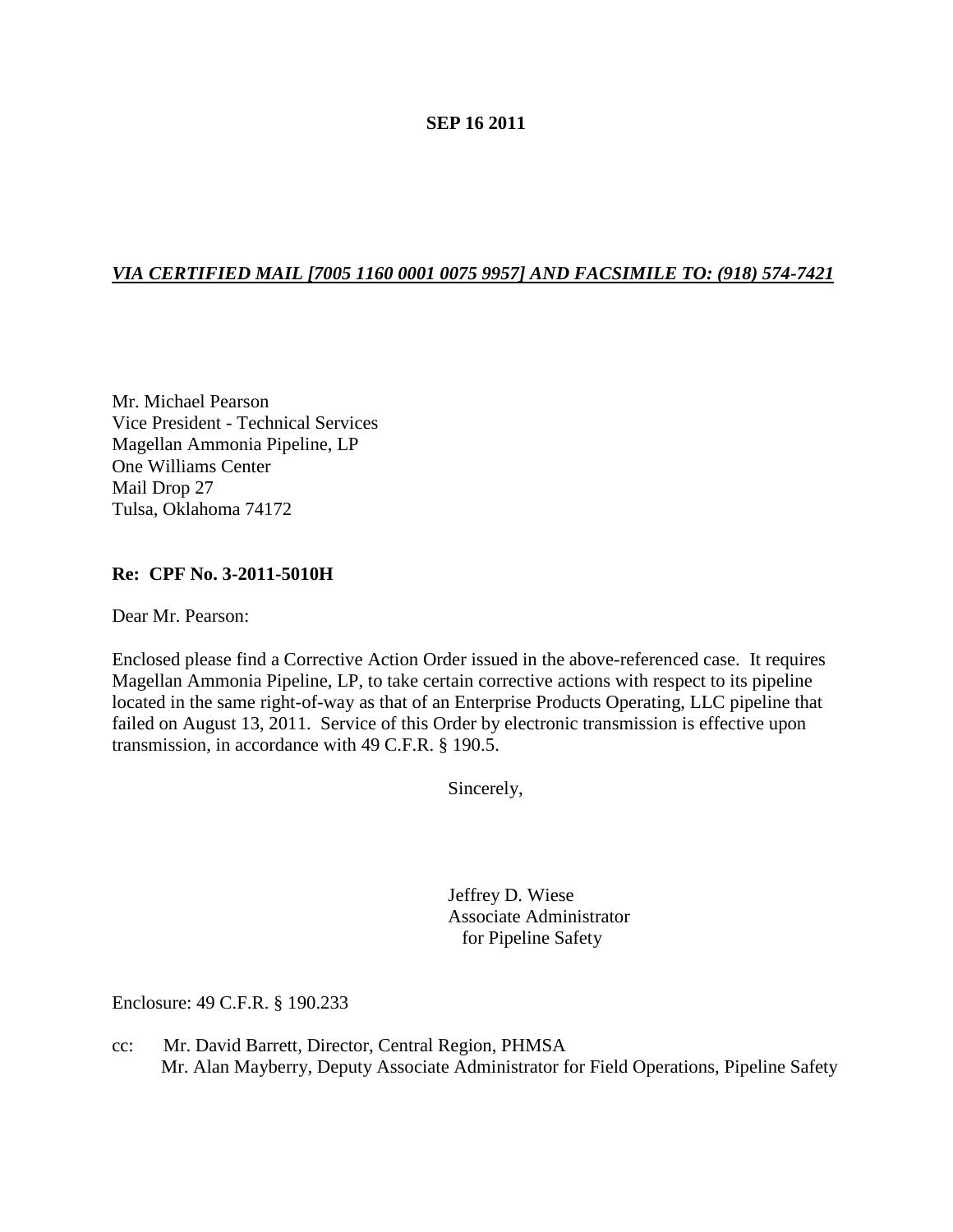# **U.S. DEPARTMENT OF TRANSPORTATION PIPELINE AND HAZARDOUS MATERIALS SAFETY ADMINISTRATION OFFICE OF PIPELINE SAFETY WASHINGTON, DC 20590**

**)**

**)**

**)**

**In the Matter of ) Magellan Ammonia Pipeline, LP, ) CPF No. 3-2011-5010H Respondent. ) \_\_\_\_\_\_\_\_\_\_\_\_\_\_\_\_\_\_\_\_\_\_\_\_\_\_\_\_\_\_\_\_\_\_\_\_)**

**\_\_\_\_\_\_\_\_\_\_\_\_\_\_\_\_\_\_\_\_\_\_\_\_\_\_\_\_\_\_\_\_\_\_\_\_**

# **CORRECTIVE ACTION ORDER**

### **Background and Purpose**

This Corrective Action Order is being issued, under authority of 49 U.S.C. § 60112, to require Magellan Ammonia Pipeline, LP (Magellan or Respondent), to take necessary corrective actions to protect the public, property, and the environment from potential hazards associated with its pipeline located in the same right-of-way as that of an Enterprise Products Operating, LLC (Enterprise) pipeline that failed on August 13, 2011.

On August 13, 2011, a failure occurred on a hazardous liquids pipeline in the vicinity of Magellan's 8-inch anhydrous ammonia pipeline (Green Line) that crosses underneath the Missouri River approximately 8 miles west of Onawa, Iowa, in Monona County (Failure). The Failure occurred on Enterprise's 8-inchWest Leg Red pipeline (Red Line), which is located in a common right-of-way (ROW) with Respondent's Green Line. These two pipelines in the ROW, plus Enterprise's West Leg Blue pipeline (Blue Line), all remain shut down following the Failure. The cause of the Failure is unknown. Pursuant to 49 U.S.C. § 60117, the Pipeline and Hazardous Materials Safety Administration (PHMSA) has initiated an investigation of the Failure.

On August 19, 2011, PHMSA issued a Notice of Proposed Corrective Action Order to Magellan, in accordance with 49 U.S.C. § 60112, notifying Respondent of the preliminary findings of the investigation, and proposing that the company take certain corrective measures with respect to the Green Line, to protect the public, property, and the environment from potential hazards associated with the pipeline. By letter dated September 6, 2011, Magellan responded to the Notice, waiving its right to a hearing and agreeing to comply with the proposed corrective actions. Therefore, the preliminary findings as set forth in the Notice are as follows: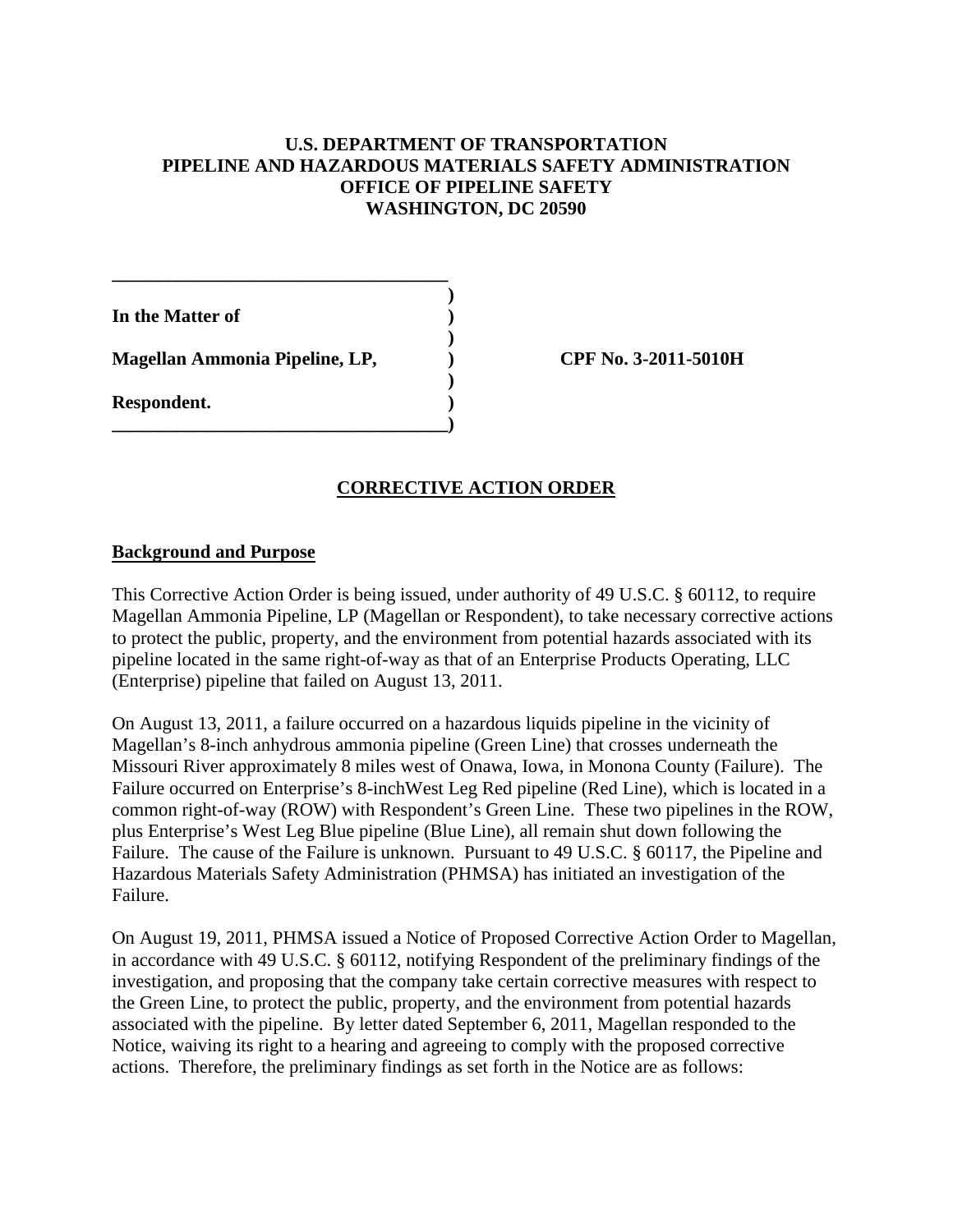## **Preliminary Findings**

- Magellan's anhydrous ammonia pipeline system is approximately 1,090 miles in length. This system delivers anhydrous ammonia from production facilities in Oklahoma and Texas to terminals in the Midwest, and terminates near Mankato, Minnesota.
- Magellan's Green Line is in a common ROW with Enterprise's Red Line (Red Line). A release from the Red Line occurred at approximately 1:57 a.m. CDT, on August 13, 2011. The Failure was approximately eight miles west of Onawa, Iowa, in Monona County.
- The Failure was reported to the National Response Center at 4:23 a.m. CDT on August 13, 2011 (NRC Report No. 985803). Enterprise updated the initial report to the National Response Center at 8:14 a.m. CDT (Report No. 985813) on August 13, 2011.
- Following receipt of the NRC notice by Enterprise on August 13, 2011, PHMSA Central Region communicated to Magellan personnel that a sudden pressure drop was noted on the Red Line, and per PHMSA's information, that Magellan's Green Line was located in close proximity to the failed line.
- In response to PHMSA's notification, Magellan's Control Center in Tulsa, Oklahoma, shut down the Green Line on August 13, 2011 at 6:45 a.m.

PHMSA issued a Corrective Action Order to Enterprise on August 19, 2011, requiring certain corrective actions on Enterprise's Red and Blue Lines crossing the Missouri River between Decatur, Nebraska, and Onawa, Iowa.

- No fires, injuries, fatalities, or evacuations were reported in connection with the Failure. The Missouri River at the crossing of Enterprise's and Magellan's pipelines between Decatur, Nebraska, and Onawa, Iowa, has experienced ongoing flood conditions. The toll bridge across the Missouri River had been closed previously due to flooding.
- The cause of the Failure is unknown and the investigation is ongoing. Due to flooding conditions on the Missouri River, visual observation of the failure section was not possible.
- A sonar survey of the flooded river after the Failure indicated washout areas exposed the Green Line close to Highway 175 near Onawa, Iowa. Therefore, the Green Line faces a heightened risk of suffering the same type of failure as the one already experienced on Enterprise's Red Line.
- There are Green Line block valve sites on either side of the Missouri River near the Decatur, Nebraska Milepost (MP) 269 and near Onawa, Iowa, at MP 271. This portion of the Green Line between MP 269 and MP 271 (Affected Pipeline) remains shutdown.
- The segment of the Green Line that crosses the Missouri River traverses from Conway, Kansas, to Whiting, Iowa. Product originates at Conway into this segment from the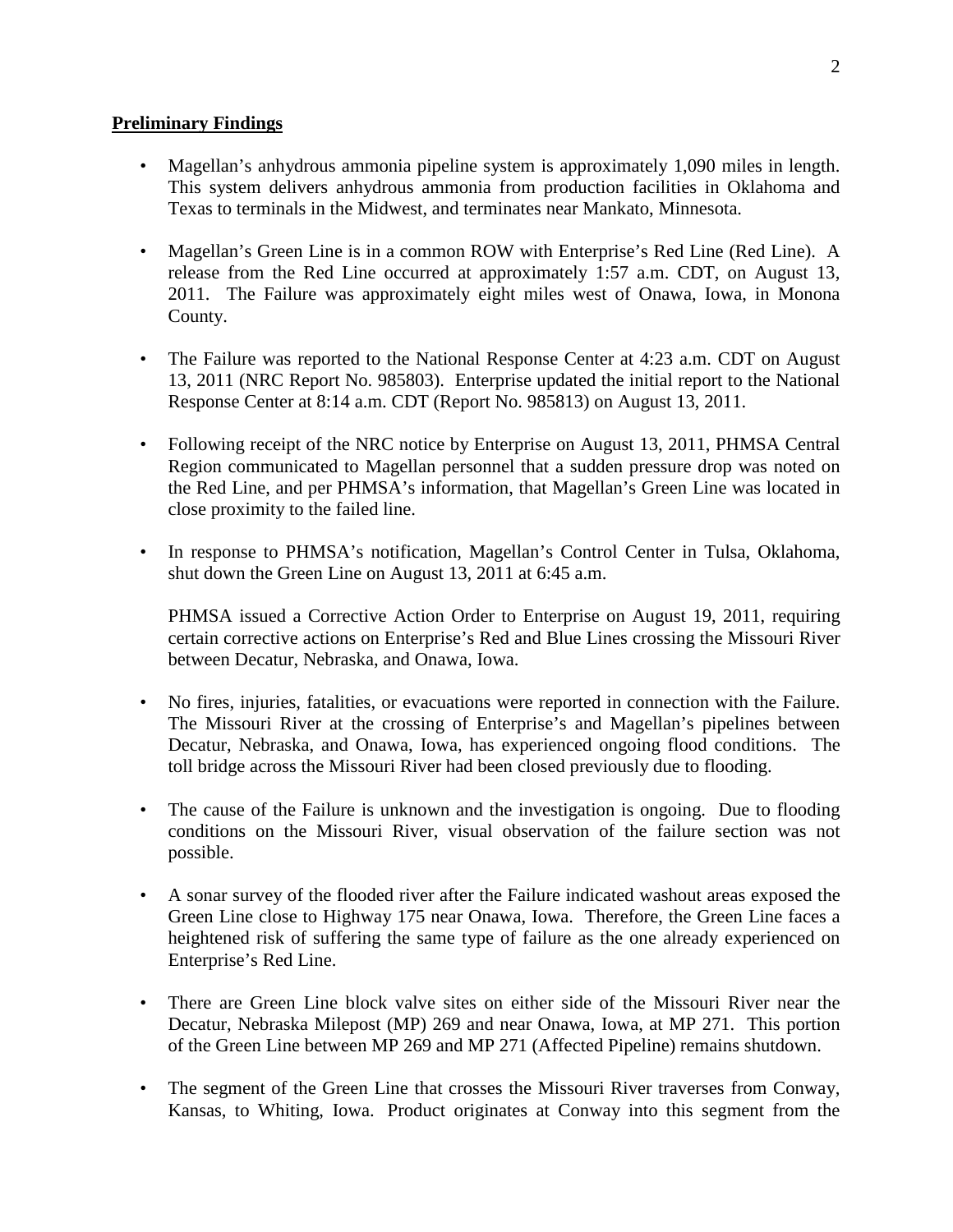Magellan South Leg. Delivery points on this segment of the system are located at Conway, Clay Center, Beatrice, Greenwood, Blair, and Whiting. Pump stations and terminals are located as follows: Conway Station MP 0; Abilene Station MP 52.4; Clay Center MP 87.5; Linn Station MP 98.4; Beatrice Station MP 147.1; Greenwood Terminal MP 194.9; Herman Station MP 247; and Whiting Station MP 280.8. An 11.6-mile lateral running to Blair, Nebraska, is also located on this segment. The total length of the Green Line segment from Conway to Whiting is 280.8 miles, excluding the Blair Lateral.

- Respondent's Green Line and Enterprise's Red and Blue Lines are parallel lines that run beneath the Missouri River approximately 270 pipeline miles from Conway, KS.
- The Affected Pipeline in the area of the Failure consists of 8-inch diameter, 0.277 inch wall thickness, Grade X-42 line pipe manufactured by Lone Star Steel in 1992. The pipe is coated with fusion bonded epoxy, and cathodic protection is provided by impressed current.
- According to Magellan, the established maximum operating pressure of the Green Line at the Missouri River crossing is 1198 psig. Respondent has calculated that the actual operating pressure at the time of shut down on August 13, 2011, was 598 psig.
- The Green Line was most recently hydrostatically tested with water in October 2010. The test pressure was 1520 psig for 8 hours, including a spike test to 1673 psig.
- There were two previous failures on the Green Line, one in 2004 and one in 2006, for which PHMSA issued the following Corrective Action Orders to the previous operator:
	- 1) CPF No. 3-2004-5032H following a failure near Kingman, KS; and
	- 2) CPF No. 3-2006-5044H following a failure near Clay Center, KS.
- A third significant failure on this line occurred near Pawnee, Oklahoma, on January 10, 2010.
- Respondent has reported that an inline inspection of the Affected Pipeline was performed in 2006 using geometry and magnetic flux leakage (MFL) technology.
- The Affected Pipeline impacts one or more "High Consequence Areas" as defined under 49 C.F.R. 195.450, and the site of the exposed pipeline along the Missouri River is located adjacent to State Route 175 in Monona County, Iowa.
- OPS issued Advisory Bulletin ADB-11-04 in the Federal Register on July 27, 2011, entitled "Potential for Damage to Pipeline Facilities Caused by Flooding," cautioning operators to take appropriate action to minimize the risk of damage to pipelines due to flooding. The Advisory was also posted on PHMSA's website:

http://phmsa.dot.gov/staticfiles/PHMSA/WebArticles/Pipeline%20topics/Advisory%20B ulletins/Flooding%20Advisory.pdf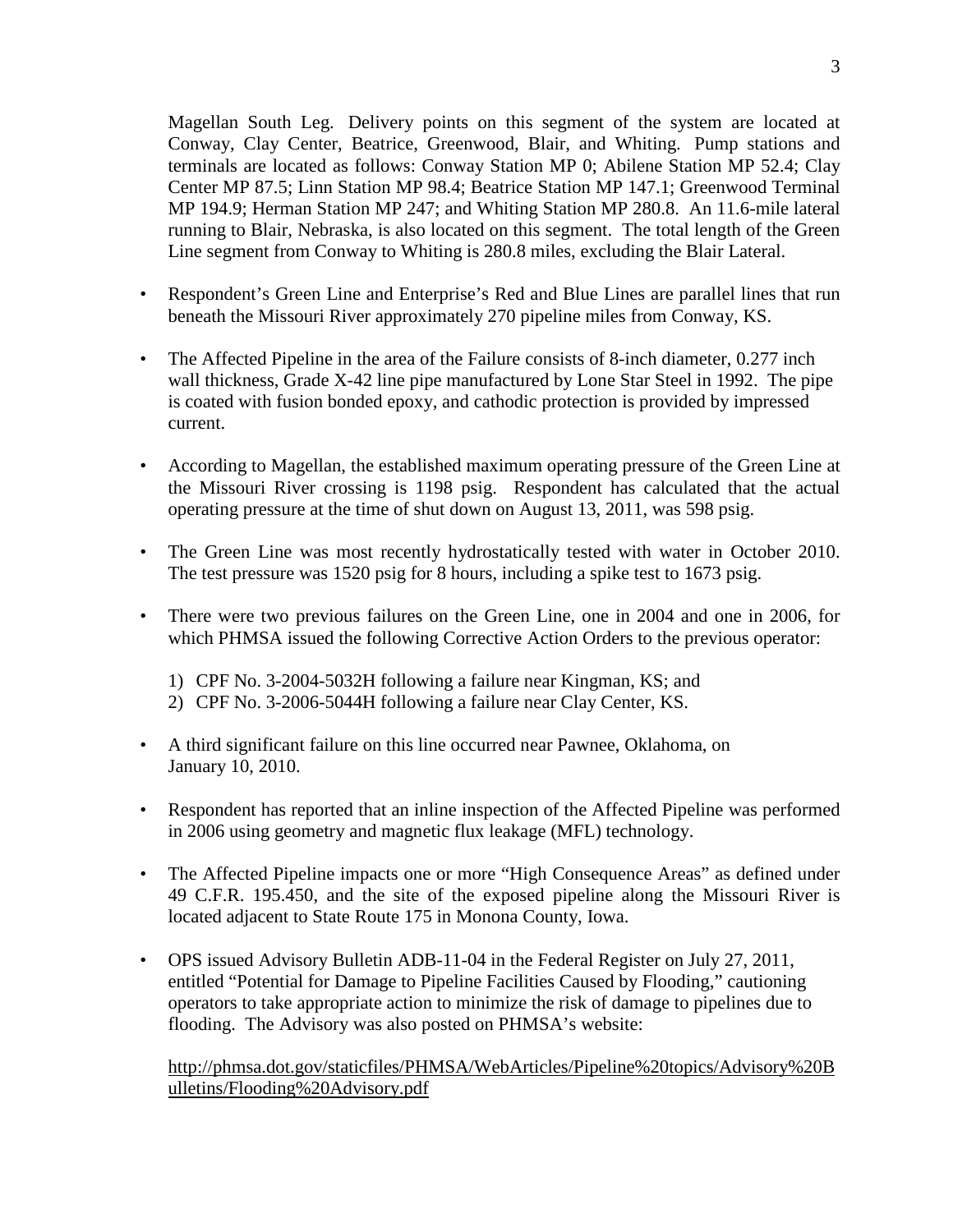## **Determination of Necessity for Corrective Action Order and Right to Hearing**

Section 60112 of Title 49, United States Code, provides for the issuance of a Corrective Action Order after reasonable notice and the opportunity for a hearing, and may require various corrective actions to be taken, including suspended or restricted use of a pipeline facility, physical inspection, testing, repair, replacement, or other action as appropriate. The basis for making the determination that a pipeline facility is hazardous, requiring corrective action, is set forth both in the above-referenced statute and 49 C.F.R. § 190.233, a copy of which is enclosed.

Section 60112, and the regulations promulgated thereunder, provide for the issuance of a Corrective Action Order without prior notice and an opportunity for a hearing upon a finding that failure to issue the order expeditiously will result in likely serious harm to life, property or the environment. In such cases, an opportunity for a hearing will be provided as soon as practicable after the issuance of the order.

After evaluating the foregoing preliminary findings of fact, I find that the continued operation of the Affected Pipeline without corrective measures would be hazardous to life, property and the environment. Additionally, after considering the age of the pipe, the unknown circumstances surrounding the Failure, the proximity of the Affected Pipeline to the failed Red Line, populated areas, public roadways, navigable waterways and High Consequence Areas, the hazardous nature of the product transported, the pressure required for transporting such product, the uncertainties as to the cause of the Failure and the ongoing investigation to determine the cause of the Failure, I find that a failure to issue this order expeditiously to require immediate corrective action would result in likely serious harm to life, property, and the environment. The terms and conditions of this order are effective upon receipt.

After receiving and analyzing additional data in the course of this investigation, PHMSA may identify other corrective measures that need to be taken. Respondent will be notified of any additional measures required and amendment of this order will be considered. To the extent consistent with safety, Respondent will be afforded notice and an opportunity for a hearing prior to the imposition of any additional corrective measures.

## **Required Corrective Action**

Pursuant to 49 U.S.C. § 60112, I hereby order Magellan to immediately take the following corrective actions with respect to the Affected Pipeline:

- 1. Magellan's Green Line crossing the Missouri River is to remain shut down between MP 269 near Decatur, Nebraska, and MP 271 near Onawa, Iowa.
- 2. Within 30 days following service of this Order, and prior to restart of the Affected Pipeline, develop and submit a written "Repair Plan" (Repair Plan) for approval to the Director, Central Region, OPS (Director), Pipeline and Hazardous Materials Safety Administration, 901 Locust Street, Suite 462, Kansas City, MO 64106-2641. The terms of that Repair Plan, at a minimum, must include the following provisions: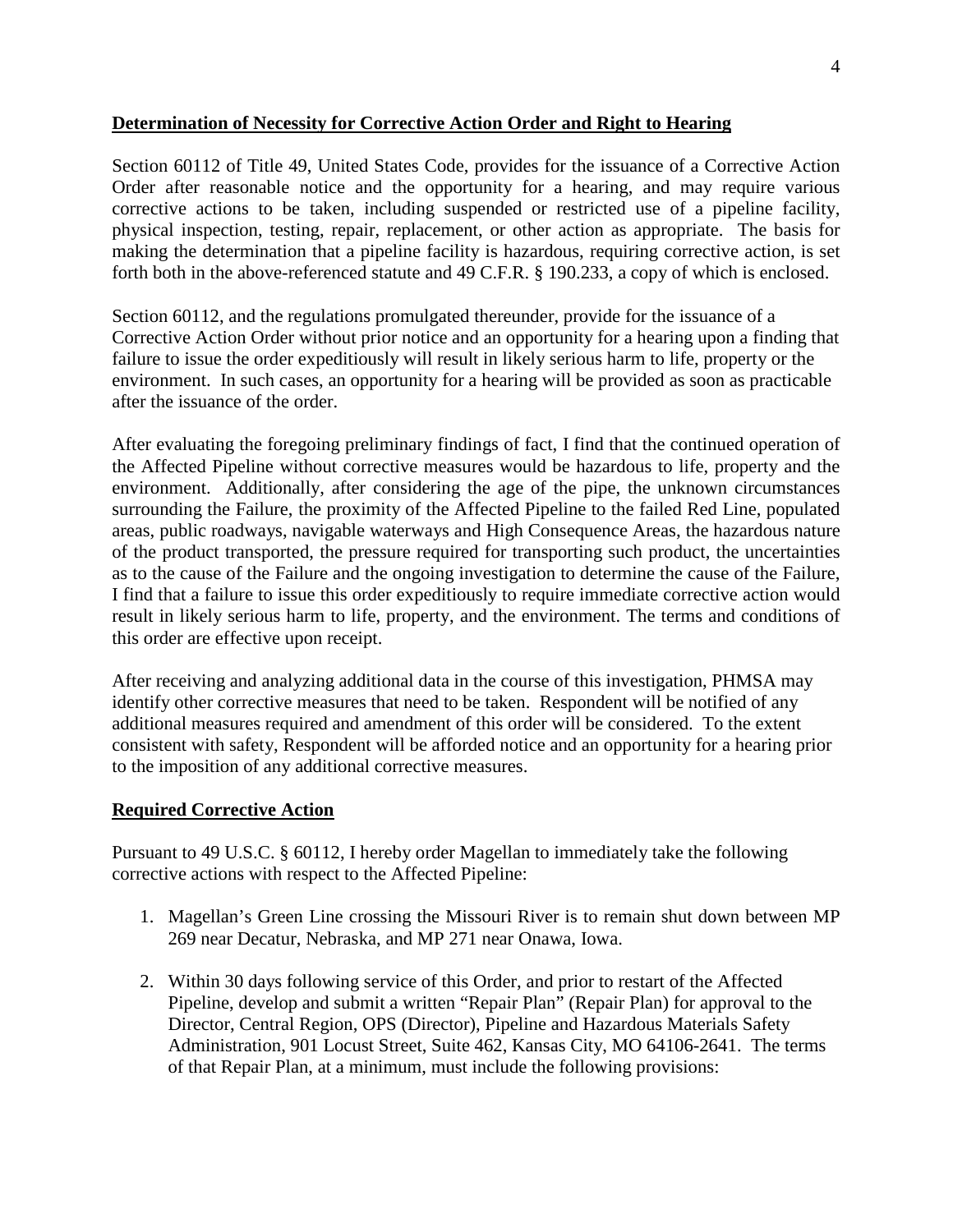- a. Any testing, assessments, or evaluations necessary to understand the condition of the Affected Pipeline in the area of the pipeline crossing of the Missouri River between Decatur, Nebraska, and Onawa, Iowa, affected by flooding, and submit a written report of findings;
- b. Replacement, if appropriate, of the Affected Pipeline crossing the Missouri River between Decatur, Nebraska, and Onawa, Iowa, to fully remediate any risks identified by evaluations required by Item 2(a);
- c. The design basis for the replacement of the pipeline, including but not limited to; anticipated internal and external loads, pipeline operating conditions, and anticipated Missouri River flooding conditions impacting the replaced crossing; and
- d. Relocation of block valve sites and/or additional protective measures to existing block valve sites, as necessary, to maintain continuous remote control operation of the valves in the event of flooding.
- 3. Within 30 days following service of this Order, develop and submit to the Director for prior approval a written "Restart Plan" (Restart Plan) for the Green Line. The terms of the Restart Plan must, at a minimum, include the following provisions:
	- a. A specific daylight restart;
	- b. Aerial patrolling of the Green Line during the restart process;
	- c. Advance communications with local emergency response officials; and,
	- d. A contingency plan to operate and monitor the Green Line during flooding conditions, including enhanced patrolling and remote monitoring.
- 4. Within 90 days following service of this Order, submit to the Director a "Root Cause Analysis" (RCA) for the washout and exposure of the Affected Pipeline. Magellan must take the following actions:
	- a. Submit a proposal, for the Director's prior approval, to utilize a third party to perform and/or facilitate the RCA;
	- b. Evaluate the 1992 crossing design and any assumptions utilized in developing the design, and the actions taken by Magellan since the advent of the 2011 flooding to reduce the risk of scouring and possible failure of the Green Line;
	- c. Include the following elements in the RCA: a scoping document for the RCA; procedures associated with the RCA; multiple methods used for the RCA analysis and updates on each method as it progresses; documentation of the decisionmaking process; and a final report of the RCA results, including any lessons learned and whether the findings are applicable to other segments, processes, or programs across Magellan's pipeline system; and
	- d. Develop and submit a plan with identified timelines to apply the lessons learned to other segments, processes or programs across the Respondent's pipeline system.
- 5. The Repair Plan shall be incorporated into this Order and be revised as necessary to incorporate the results of actions undertaken pursuant to this Order and whenever necessary to incorporate new information obtained during the investigation and remedial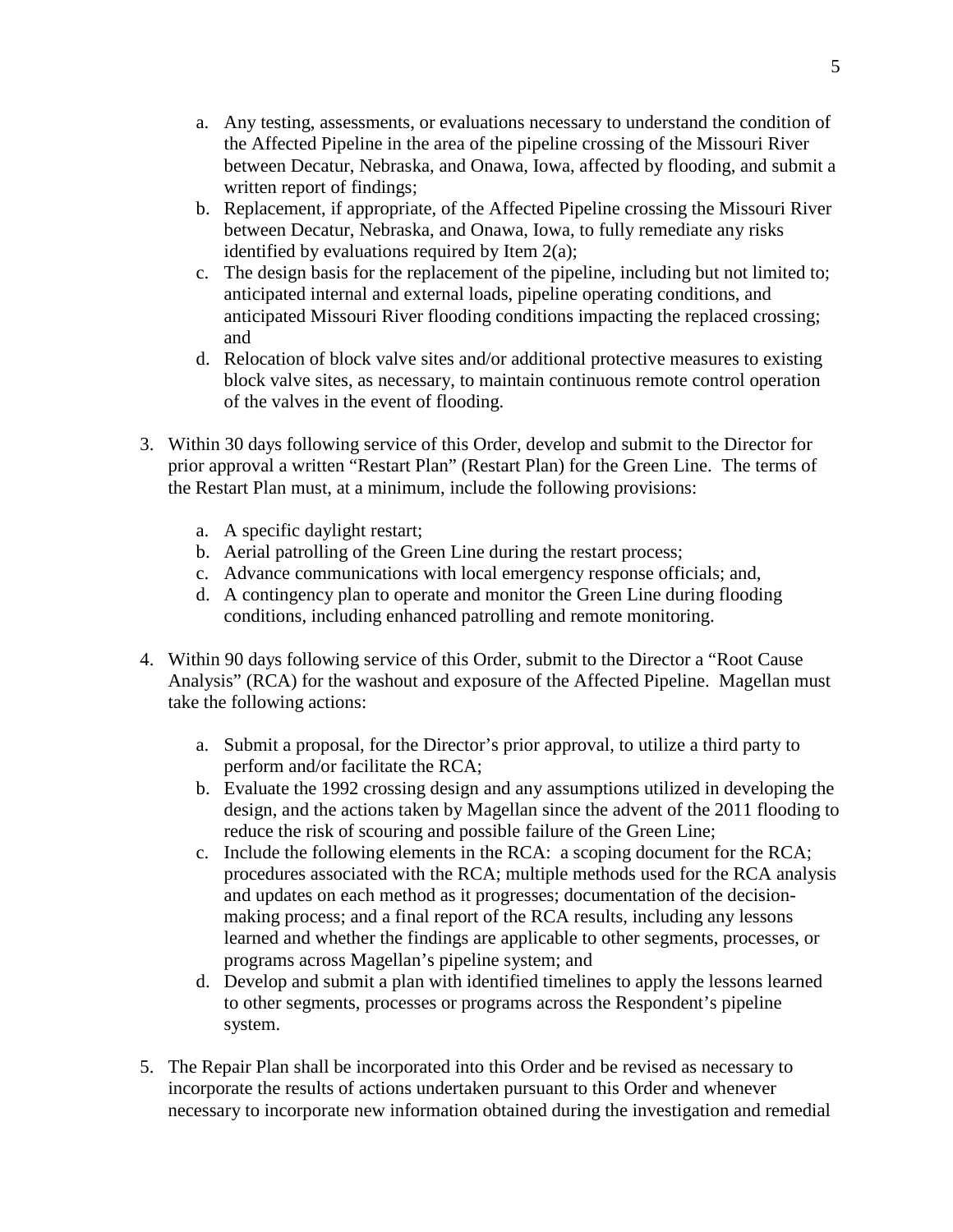activities. Submit any such plan revisions to the Director for prior approval. The Director may approve plan elements incrementally.

- 6. Implement the Repair Plan as approved by the Director, including any revisions to the plan. Any actions taken by Magellan to meet the requirements of the Repair Plan must be in accordance with the terms of such plan, as approved by the Director, unless the actions have prior written approval from the Director before the actions are initiated. Make the results of all actions taken in accordance with the approved plan available to PHMSA or its representative.
- 7. Submit monthly reports to the Director that: (1) include available data and results of the testing and evaluations required by this Order; and (2) describe the progress of the repairs and other remedial actions being undertaken. The first monthly report shall be due September 30, 2011.
- 8. It is requested that Magellan maintain documentation of the costs associated with implementation of this Corrective Action Order. It is requested that Magellan include in each monthly report submitted pursuant to Item 7 the to-date total costs associated with: (1) preparation and revision of procedures, studies and analyses; (2) physical changes to pipeline infrastructure, including repairs, replacements and other modifications; and (3) environmental remediation.

The Director may grant an extension of time for compliance with any of the terms of this Order upon a written request timely submitted demonstrating good cause for an extension.

With respect to each submission that under this Order requires the approval of the Director, the Director may: (a) approve, in whole or part, the submission; (b) approve the submission on specified conditions; (c) modify the submission to cure the deficiencies; (d) disapprove in whole or in part, the submission, directing that Respondent modify the submission; or (e) any combination of the above. In the event of approval, approval upon conditions, or modification by the Director, Respondent shall proceed to take all action required by the submission as approved or modified by the Director. In the event that the Director disapproves all or any portion of the submission, Respondent shall correct all deficiencies within the time specified by the Director, and resubmit it for approval. In the event that a resubmitted item is disapproved in whole or in part, the Director may again require Magellan to correct the deficiencies in accordance with the foregoing procedure, and/or the Director may otherwise proceed to enforce the terms of this Order.

Respondent may appeal any decision of the Director to the Associate Administrator for Pipeline Safety. Decisions of the Associate Administrator shall be final.

Be advised that all material you submit in response to this enforcement action is subject to being made publicly available. If you believe that any portion of your responsive material qualifies for confidential treatment under 5 U.S.C. 552(b), along with the complete original document you must provide a second copy of the document with the portions you believe qualify for confidential treatment redacted and an explanation of why you believe the redacted information qualifies for confidential treatment under 5 U.S.C. 552(b).